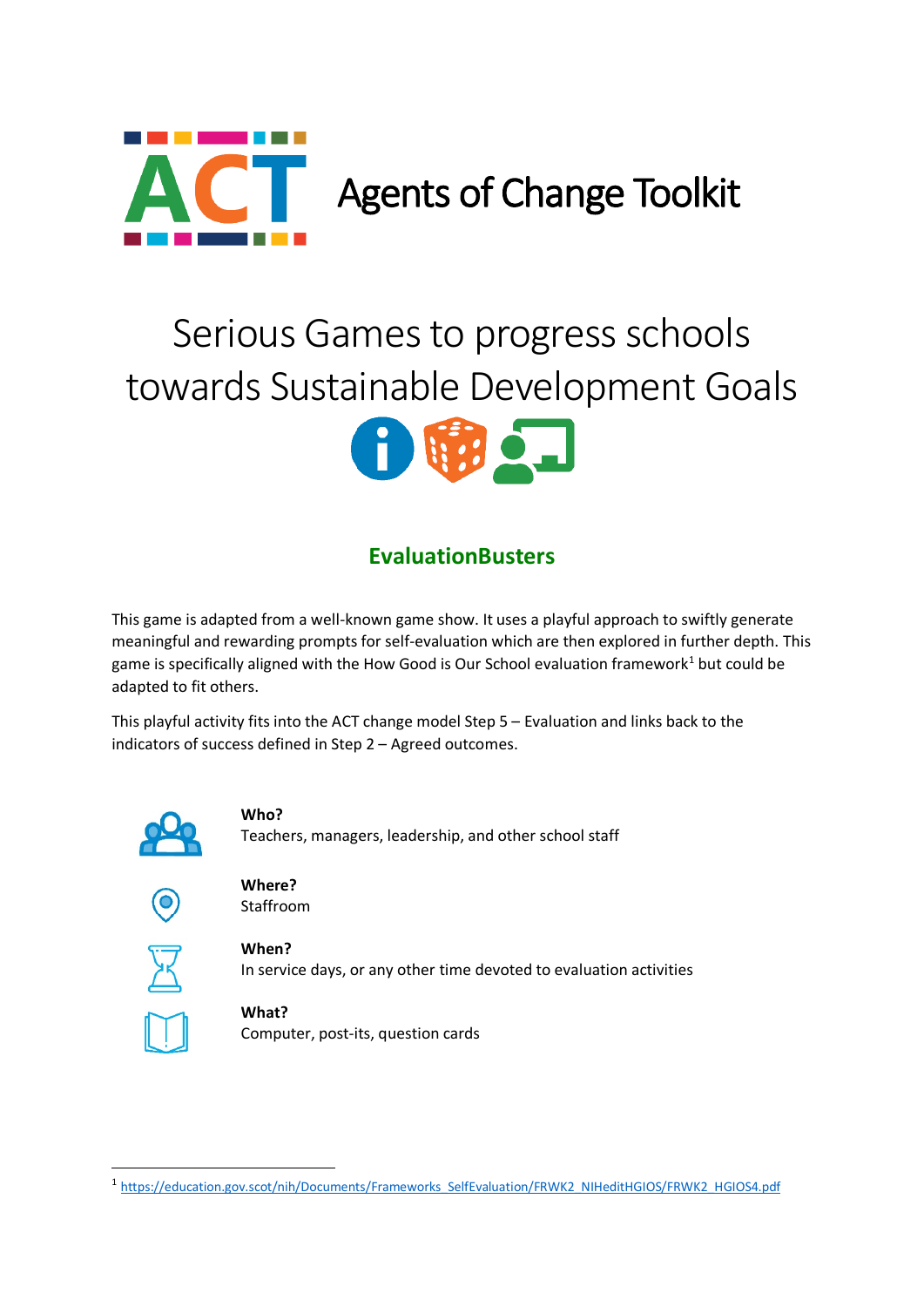## You will need

A computer to run powerpoint, post-it notes (or digital equivalent if playing remotely). **EvaluationBusters powerpoint template. EvaluationBusters list of challenge questions** (these should be printed and cut out into individual question cards before the game.) Optional: gameshow buzzer app (or just shout "buzz!")

## How to play

#### Setup

This game is an modification of the gameshow Blockbusters.

Split your group into teams of 3 or 4, each with their own area and means to run a powerpoint. Ideally the teams would combine class teachers with management positions, or alternatively groups (and question sets) could be split to focus on different quality indicators.

Randomly choose one person in each group to be the gameshow host and arbiter. The host takes **the pile of challenge questions**. (If your evaluation is focussing on just a few of the indicators from the How is Your School Framework you can select only the questions relevant to your needs – they are referenced accordingly. You can also write your own questions based on the agreed outcomes from Step 2 of the ACT Change model, if desired.)

Divide the players into teams: (for a group of 4, 1 host and 1 against 2, for a group of 3, 1 host and 1 against 1) and pick which team will be blue and which will be orange. Give the teams post-it notes.

The aim of the game is to make a solid line of your team's colour across the powerpoint board (5 answers, team of 2) or down the board (4 answers, team of 1).

# Phase 1

#### *"Let's play EvaluationBusters!"*

The host runs the **powerpoint template** – play the intro music to get everyone in the mood.

Randomly choose a team to go first. The team chooses a letter ("Can I have a T please Bob?") and the host reads out one of the challenge questions, substituting the letter chosen for the placeholder in the question. The first team to think of a credible answer that starts with the chosen letter 'buzzes in', stating their answer, and writes it down on a post-it note. The host decides whether the answer is 'correct' – if desired the whole group can briefly discuss the answer at this point. Stick the post-it note to the question card to use later.

The team who answered correctly gets to choose the next letter.

Continue until one team has completed their line across the board.

If desired, swap hosts and repeat the game.

#### Phase 2

#### *"Put yourselves on the hotspot please!"*

Now that you have a range of post-it note prompts aligned with your challenge questions, it's time to work collaboratively to explore your self-evaluation. On a large piece of paper or board, arrange your post-it notes using the Inwards, Outwards, Forwards cycle [\(Figure 1\)](#page-2-0) to guide you. Explore the concepts together using the answer given in the game as a starting point, rather than a prescriptive definition.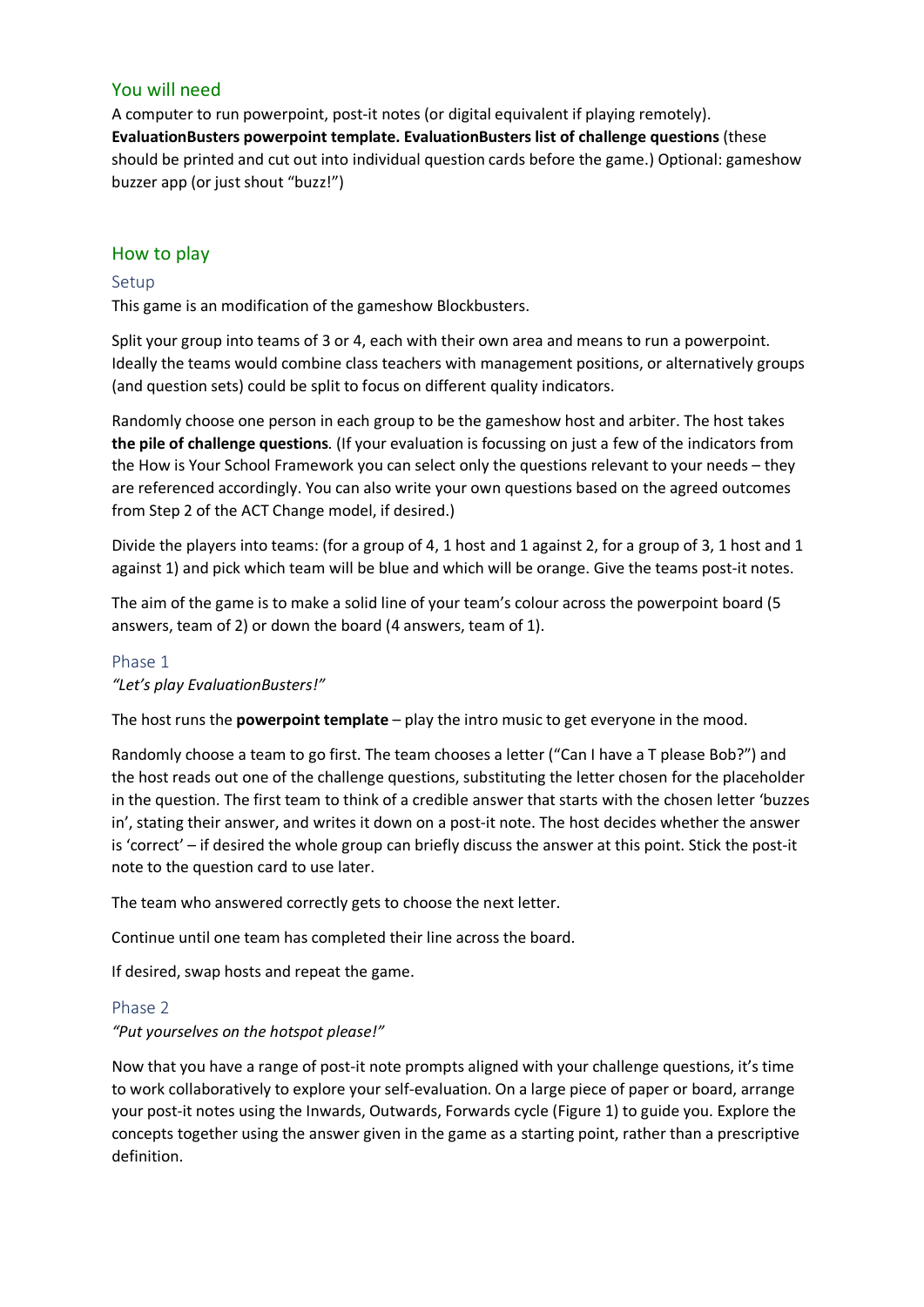

<span id="page-2-0"></span>*Figure 1 - Inwards, outwards, forwards evaluation cycle from How Good is Our School framework: [https://education.gov.scot/nih/Documents/Frameworks\\_SelfEvaluation/FRWK2\\_NIHeditHGIOS/FRWK2\\_HGIOS4.pdf](https://education.gov.scot/nih/Documents/Frameworks_SelfEvaluation/FRWK2_NIHeditHGIOS/FRWK2_HGIOS4.pdf)*

Add further post-it notes to strengthen your discussion, using your different perspectives and experience to help each other. For each evaluation concept try to answer the framework questions: How are we doing?; How do we know?; What are we going to do now?<sup>[2](#page-2-1)</sup> This will ensure that selfimprovement is evidence-based and practical. If necessary, make a list of actions that arise from ideas generated.



*Figure 2 - example exploration of a question and response prompt pair*

<span id="page-2-1"></span><sup>&</sup>lt;sup>2</sup> [https://education.gov.scot/nih/Documents/Frameworks\\_SelfEvaluation/FRWK2\\_NIHeditHGIOS/FRWK2\\_HGIOS4.pdf](https://education.gov.scot/nih/Documents/Frameworks_SelfEvaluation/FRWK2_NIHeditHGIOS/FRWK2_HGIOS4.pdf) p.9.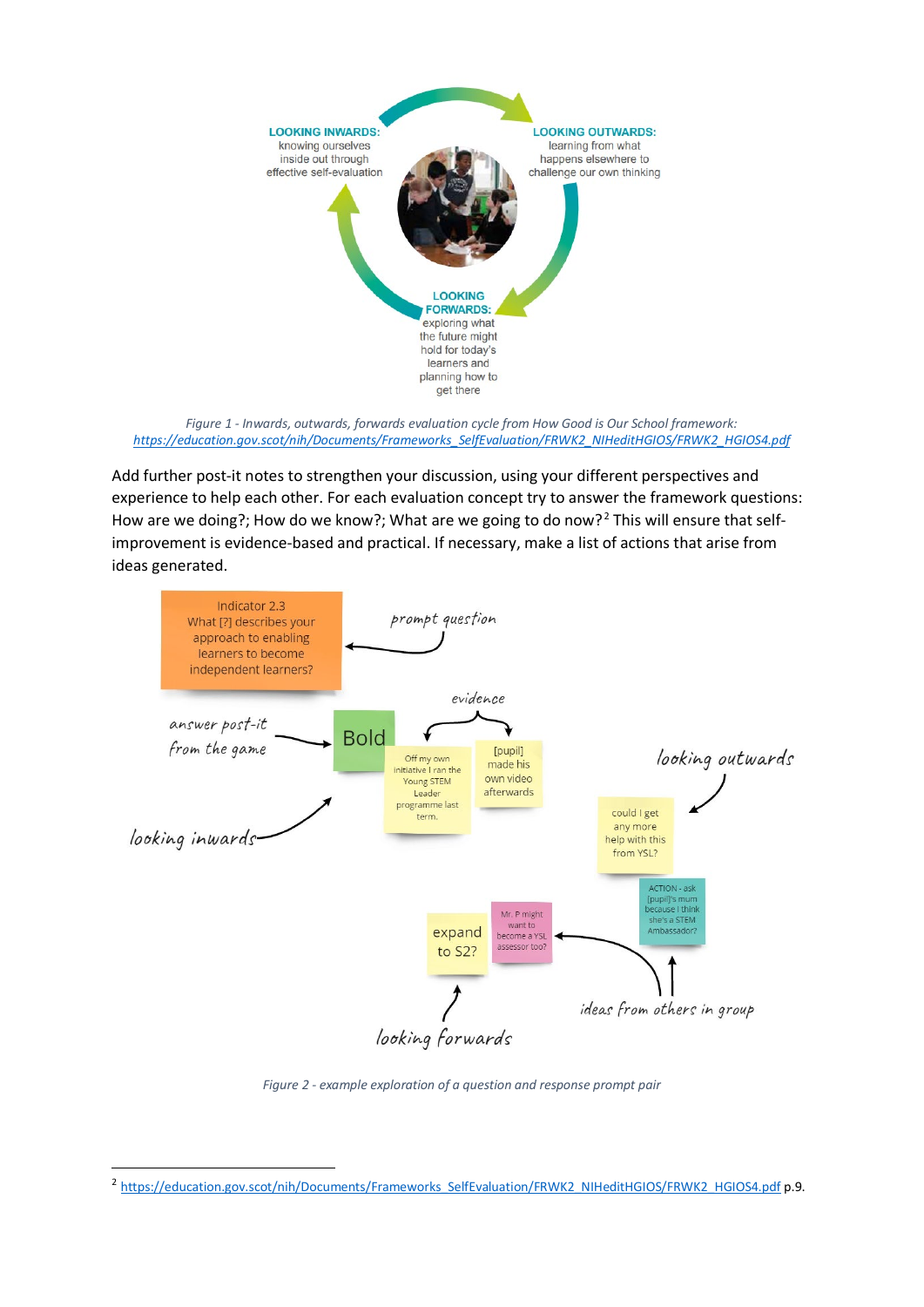## Finishing the activity

After the group exploration, the whole group should come together to briefly recap and share their progress with a wider team, as appropriate to your school's process for undertaking self-evaluation. Ideally this would take place immediately after the previous phases but can be adapted to suit your specific process. This phase would likely include the practical steps of what to do next e.g. how the evaluation links up with the School Improvement Plan.

Document the reflections (e.g. by photographing each board) and reassemble the question pack for use next time.

# Game adaptations

This game is designed around school evaluation activities and is explicitly aligned with the How Good is Our School Evaluation Framework. However, it would be equally suitable for any other evaluation framework (for example How Good is Our Early Learning and Childcare) or for directly reflecting on the agreed outcomes from Step 2 of the ACT Change Model (you may need to write new prompt questions). It would also work well for any situation where you would like to swiftly and creatively generate ideas on a topic (game Phase 1) and/or bring people together for a communal exploration of a topic (game Phase 2), especially if the activity is usually seen as not fun, a chore, or a 'necessary evil'.

Examples of adaptation could include:

- A primary school outside Scotland rewrite the Prompt Questions to align with their own evaluation framework. Instead of running the game all at once they decide to play for 10 minutes at the end of each staff meeting and save the post-its for later analysis. The 'winners' get a token prize. This makes the activity a treat and embeds evaluation as a more ongoing process. ACT THEME: *Evaluation.*
- A school's parent council run the game with larger teams at their AGM to establish priorities for activities for the coming year from the wider parent forum. Phase 2 focusses on turning ideas into practical realities and assigning responsibilities. ACT THEME: *Capturing and representing diverse perspectives of what needs to change and how.*
- As above but with the pupil council. If run with mixed groups of teachers/parents/pupils it would also fit ACT THEME: *Communication and building relationships*.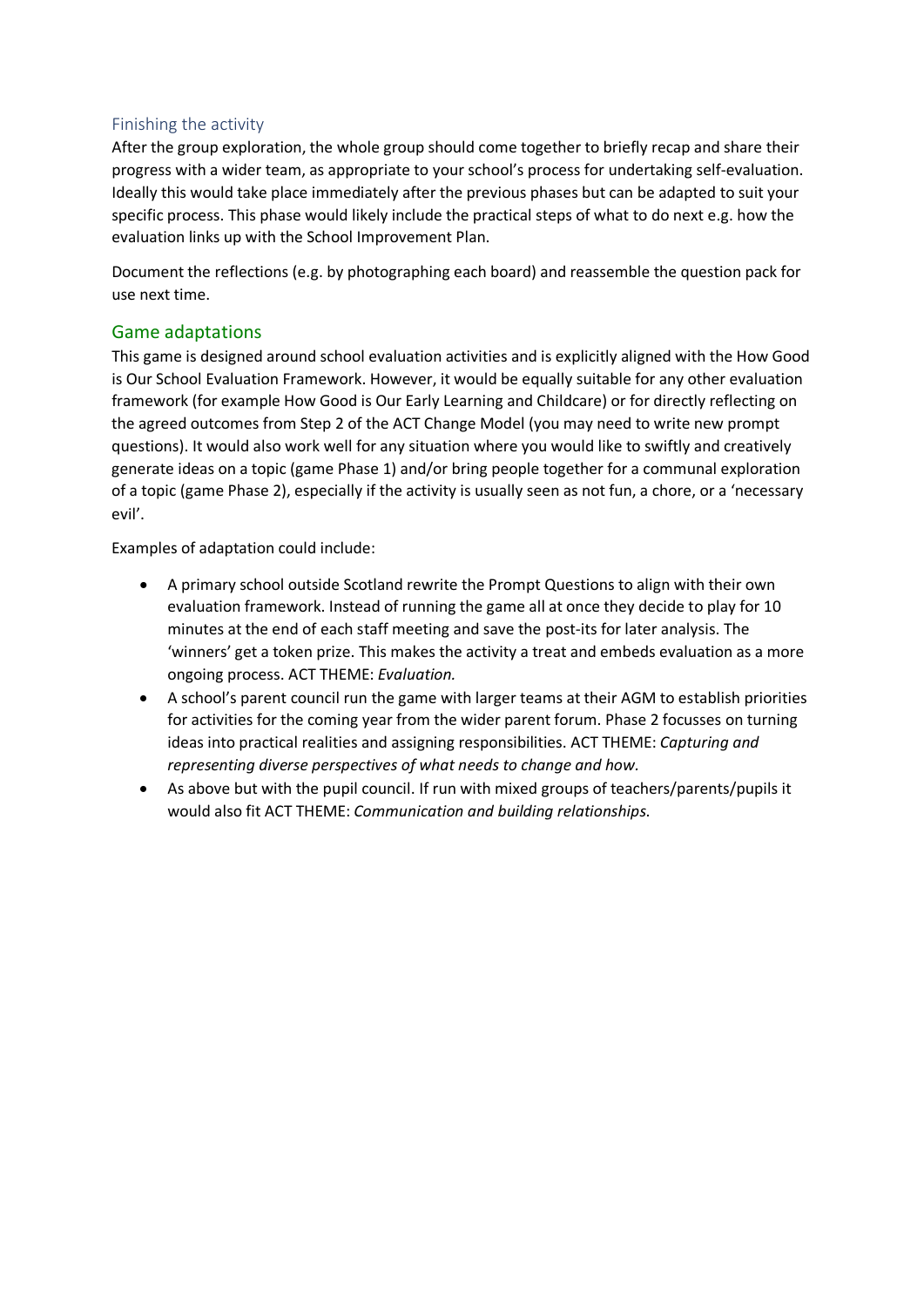# **Understanding "EvaluationBusters" better**

#### Game purpose

The overall purpose of this game is for evaluation of success to become a positive, joint and reflective experience for teachers and team leaders/managers. It is designed to challenge negative attitudes towards evaluation processes (e.g. it being considered low priority, a form of monitoring/judgement, or boring) and to also create circular processes that capture all aspects of success (not just those thought to be important by managers) and explicitly link self-evaluation with change and improvement. It is, therefore, deliberately 'silly', drawing on a well-known gameshow format to increase engagement and enjoyment. It fits into the ACT change model Step 2 – Agreed Outcomes and Step 5 – Evaluation.

#### Desired change

The primary desired change is "Evaluation is prioritised as a circular, continuous, and positive process." which falls under the ACT priority area *Evaluating Success* and also *Capturing and representing diverse perspectives on what needs to change and how.*

#### Instructional design

Instructional design focussed primary on identification and labelling of concepts which are then explored through communal discovery. Fun was a core design goal to increase engagement and reward which helps to achieve the ILOs (below). The game was also designed to be somewhat flexible so that it can fit into individual school's existing procedures for self-evaluation. For example, Phase 1 can be run as a very short, regular, standalone activity to embed evaluation more deeply into the school's ethos. Ownership over the process was emphasised for all participants.

The form taken combines creative cognitive engagement with a more relaxed reflection with the option for guidance, collaboration, and communal discovery.

#### Intended Learning Outcomes

- Evaluation of success becomes a positive, joint and reflective experience for teachers and team leaders/managers
- Management prioritises a continuous evaluation process
- Players have a positive experience of evaluation of school performance in a non-competitive format

#### Desired Learning Behaviours

- Unselfconscious generation of a diverse range of success indicators (when used in Step 2)
- Positive, communal reflection and development of ideas for change (when used in Step 5)

Specific learning mechanics are captured in the gameplay loop diagram below.

#### Gameplay loop

The below diagram shows the gameplay loop for this activity (including reference to relevant out-ofgame activities). Specific learning mechanics are shown in blue and specific game mechanics are shown in yellow.<sup>[3](#page-4-0)</sup>

There are two core loops. The first emphasises creative energy and fun as teams compete to identify concepts from prompt questions. The restriction of the initial letter encourages creative

<span id="page-4-0"></span><sup>&</sup>lt;sup>3</sup> For more on the game design framework being used here, see Arnab et al (2015) Mapping learning and game mechanics for serious games analysis. British Journal of Educational Technology, 46, 391–411.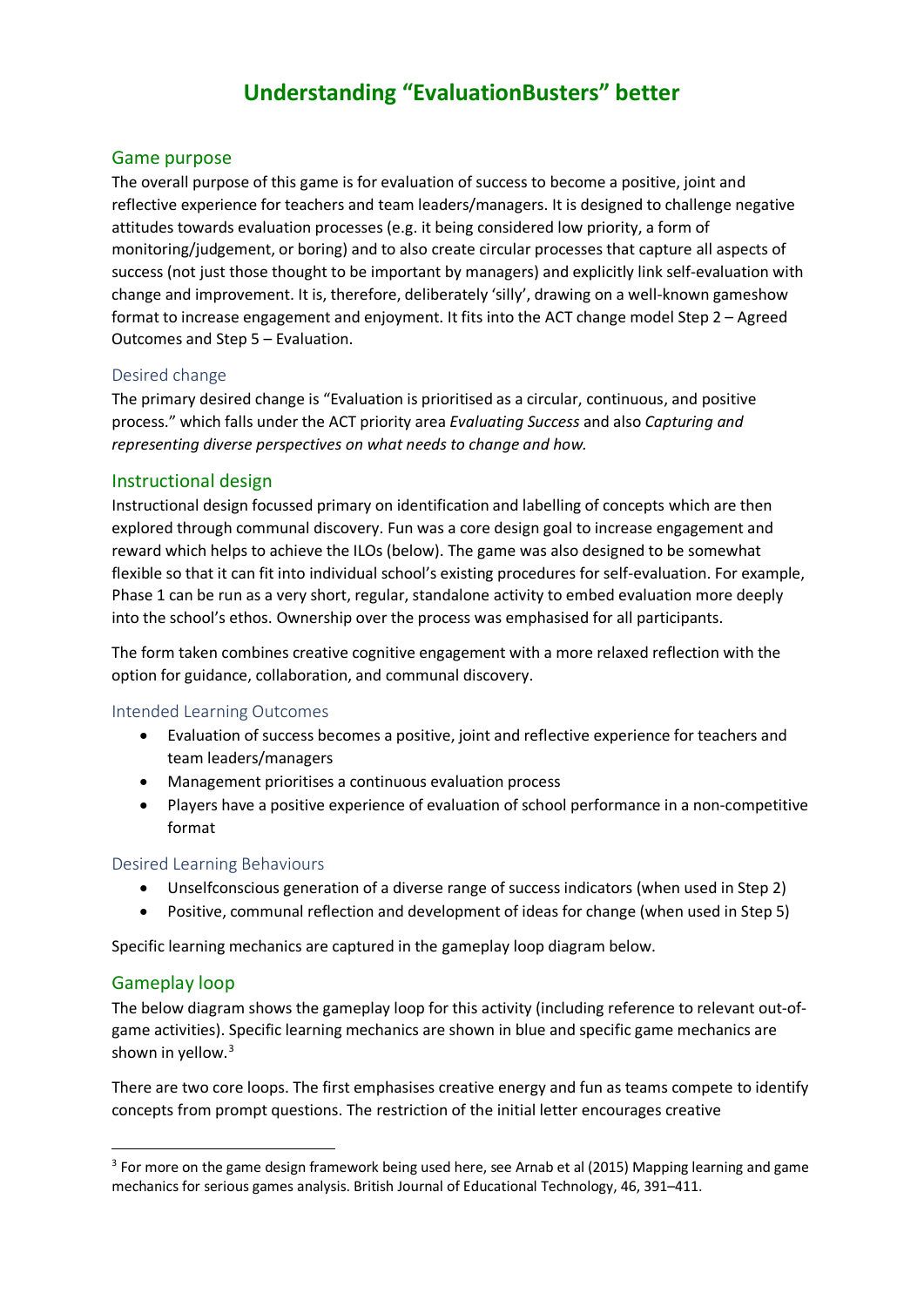interpretation and the time pressure should create uninhibited responses. The players' participation and choice over letter instills a sense of ownership with game incentives for participation and completing a set (filling in a line across the board). Phase 2 converts the competition into collaboration where groups structure, analyse and add to their responses from Phase 1. This phase involves communal discovery and emphasises links to real life situations. It also encourages a sense of responsibility over the evaluation and improvement planning. Repetition in both phases builds confidence and ownership over the process.